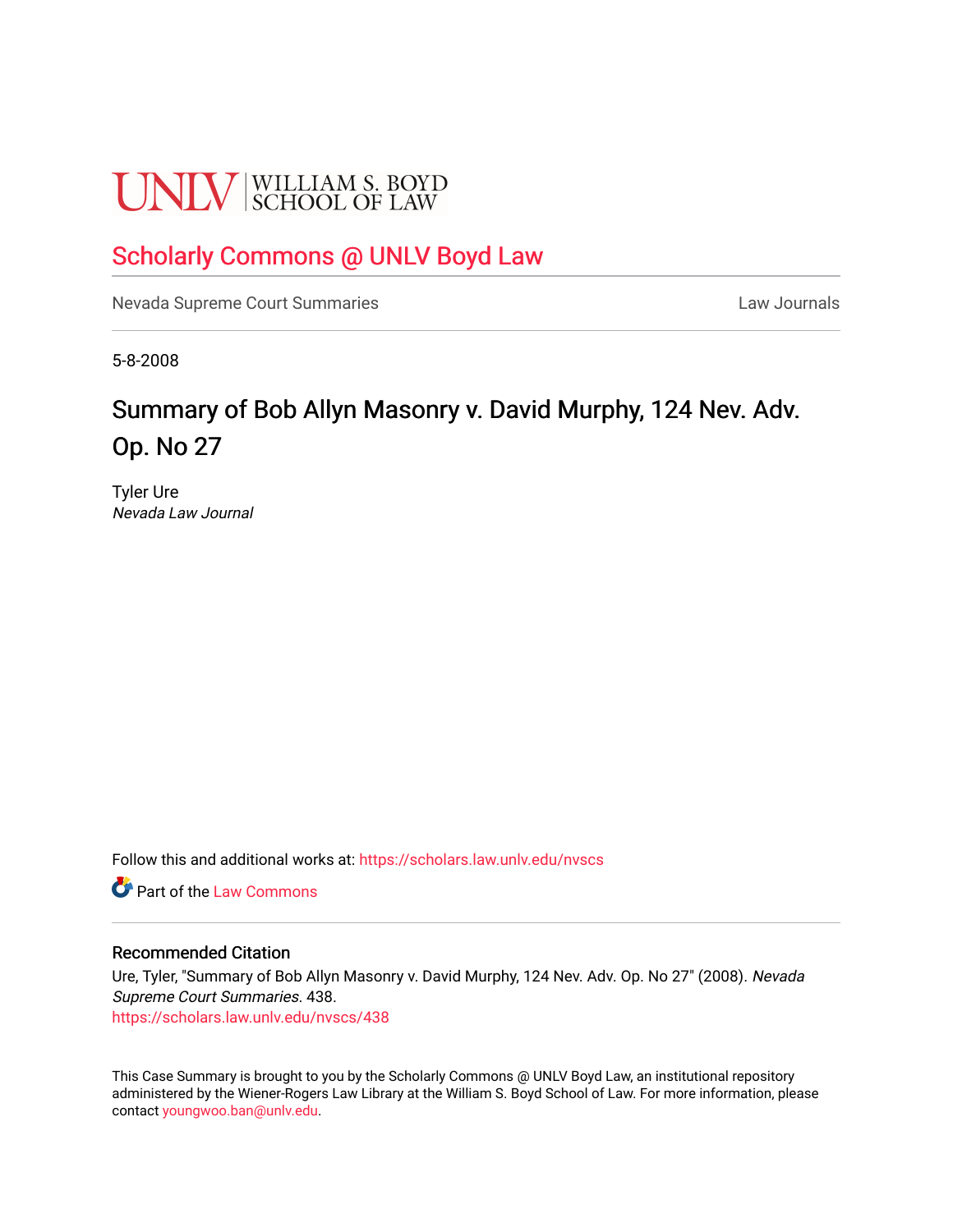## **Bob Allyn Masonry v. David Murphy 124 Nev. Adv. Op. [N](#page-1-0)o 27 May 8, 2008[1](#page-1-0)**

## **Employment Law–Workers' Compensation**

#### **Summary:**

 Appeal from district court order granting judicial review of workers' compensation case.

#### **Disposition/Outcome:**

 Reversed and Remanded with instructions. The Court reversed the district court's grant of judicial review. The court remanded to the workers' compensation appeals administrator to consider whether Respondent Murphy established a causal relationship between his injury and risks incident to employment and to resolve the factual issue of when Murphy ceased performing the errand at issue for his employer.

#### **Factual and Procedural History:**

 Respondent Murphy was employed as a grout pump operator by Petitioner Bob Allyn Masonry ("Bob Allyn"). On a day he was not scheduled to work, he was asked by Bob Allyn to pick up equipment at a construction site and deliver it to a job site. Murphy complete the delivery but was injured while on his way to a personal side job.

 Murphy filed a workers' compensation claim against Bob Allyn, the claims administrator denied the claim concluding that Murphy did not establish that his injuries arose out of and in the course of employment. The parties proceeded to a hearing before the appeals officer. The appeals officer affirmed the claim administrator's denial because he concluded that Murphy's injuries occurred after his special errand and the injuries did not arise out of and in the course of employment.

 Murphy petitioned the district court for judicial review. The district court granted review and determined that the appeals officer did not properly consider the special errand exception. The appeals officer issued a clarification explaining that notwithstanding the special errand exception's applicability, Murphy failed to establish that his injuries arose out of and in the course of employment. The district court still granted the petition for judicial review and reversed the appeals administrator's decision concluding that Murphy was performing a special errand for Bob Allyn and was therefore entitled to compensation for his injuries. Bob Allyn appealed.

<span id="page-1-0"></span><sup>&</sup>lt;sup>1</sup> By: Tyler Ure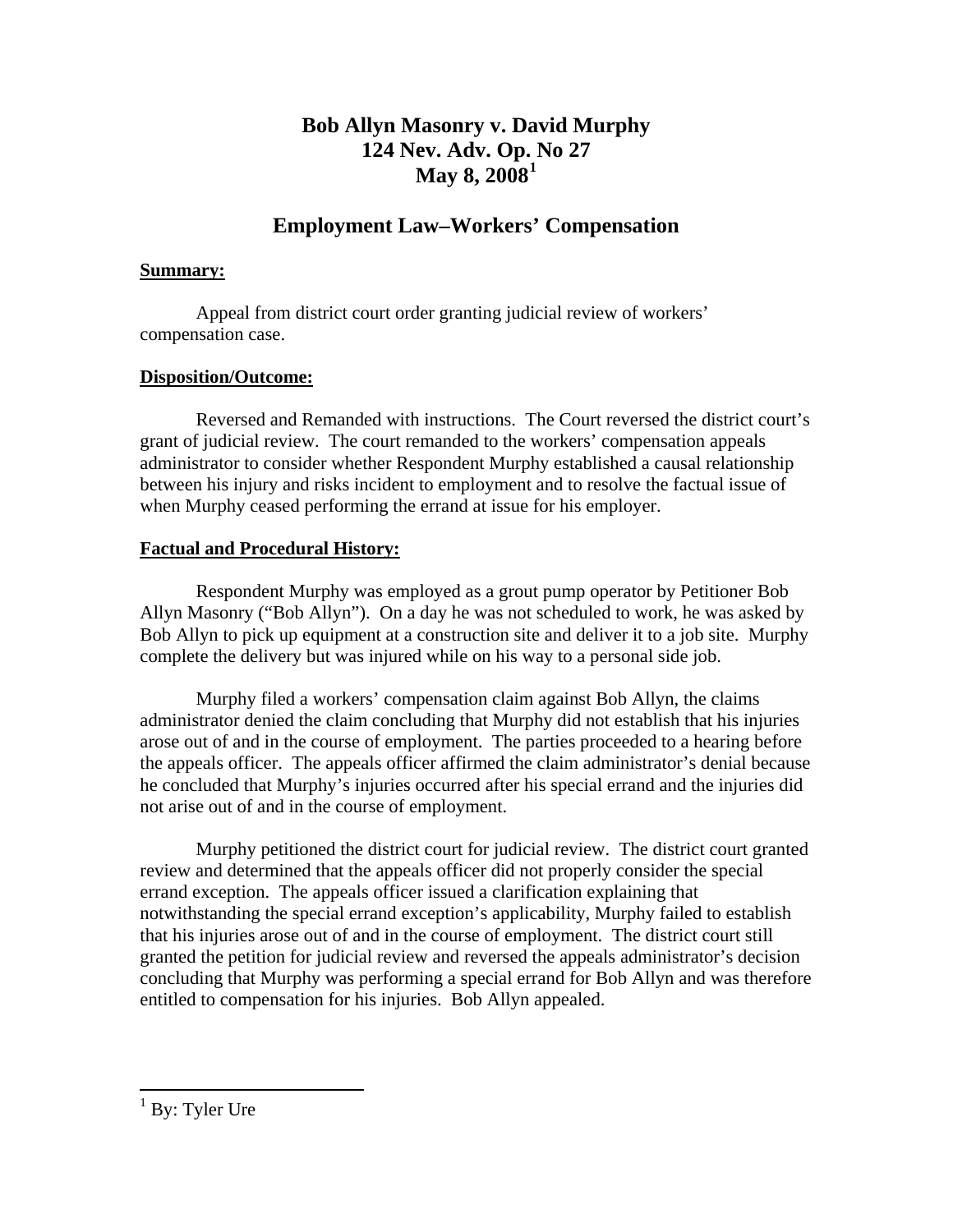#### **Discussion:**

 NRS 616C.150(1) requires an injury (1) arise out of the employment and (2) occur during the course of employment for an employee to be entitled to compensation.

#### Injury arising out of employment

 An injury arises out of employment where there is a causal connection between the injury and the work so that the injury is related to some risk involved within the scope of employment. The court reiterated its rejection of the "positional risk rule" which only requires that an employee show that "but for" her employment she would not have been in the situation that caused her injury.

 The Court adopted the "actual street-risk rule" for situations where employees are required to use streets and highways to carry out their job duties, making streets and highways a place of employment. Under the actual street-risk rule, the employee must show that his duties include presence on public streets and that the injury arose from an actual risk of presence on public streets. The Court further explained the causal connection requirement is satisfied because the risks of streets and highways are converted to risks of employment. As long as Murphy was injured because of a risk inherent to the highways while he was using them to carry out employment duties, the injuries arose out of employment. However, in order to be entitled to compensation, Murphy must also prove that his injuries occurred during the course of his employment.

#### Injury occurring during the course of employment

 The Court has adopted the going and coming rule to ensure that employers are not liable for employee injuries that occur during travel to and from work. However, the court also recognized the special errand exception which encompasses injuries "that are normally exempted from coverage on the ground that they did not arise in the course of employment . . . if they occur while the employee is in transit to or from the performance of an errand outside the employee's normal job responsibilities."<sup>[2](#page-2-0)</sup> Although not previously addressing the issue directly, the Court stated that the exception applied when returning from special errand. Additionally, the fact-finder must determine that the injury occurred while on a portion of roadway that the employee would not have been on if he had not performed the special errand for his employer.

 The Court determined that there is an issue of fact whether Murphy sustained his injuries while returning from the special errand or if the injuries were sustained during the personal part of his return journey.

<span id="page-2-0"></span> 2 124 Nev. Adv. Op. No. 27, at 12.